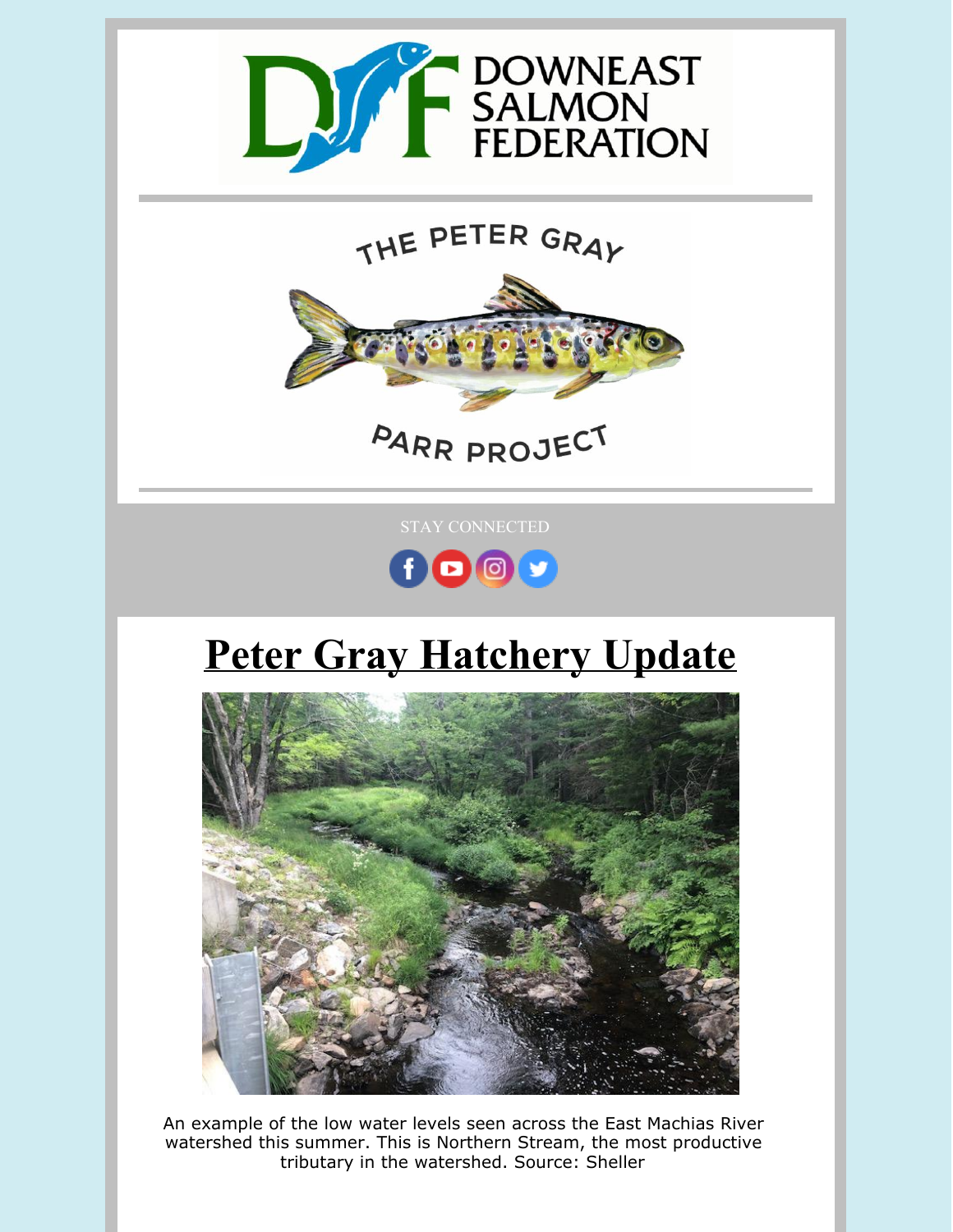

Some of our "little athletes" during a July growth rate analysis. Source: Monini

\*\*Please follow the hyperlinks throughout this update for more information\*\*

If there is anything consistent in the world today I suppose it could be the Atlantic salmon. Although beleaguered and on the ropes, this amazing fish continues to battle to be part of this world. If the fish continues to fight, shouldn't we fight for that fish...As Benjamin Franklin once said, "Energy and persistence conquer all things."

Hello Peter Gray Parr [Project](https://mainesalmonrivers.org/parr-project/peter-gray-parr-project/) supporters and thank you for clicking once again on a Peter Gray [Hatchery](https://mainesalmonrivers.org/parr-project/peter-gray-parr-project/) update. We are grateful for you taking the time to join us.

Hot and dry conditions persist this summer in the Downeast Maine region. The low flows can be seen on the USGS river gauge for the Narraguagus River (32 miles Southwest) follow this link: [https://waterdata.usgs.gov/usa/nwis/uv/?](https://waterdata.usgs.gov/usa/nwis/uv/?01022500) 01022500. The flow regimes you see would be similar across Downeast Maine rivers to include the East Machias River. 2020 continues to keep us on our toes and has provided one of the more unique water temperature regimes we have seen at the Peter Gray [Hatchery](https://mainesalmonrivers.org/parr-project/peter-gray-parr-project/). From one of the coldest early springs we have ever had, to one of the most rapid increases in temperature we have ever seen in May, to leveling back off of bit. It has been a bit like riding a roller coaster.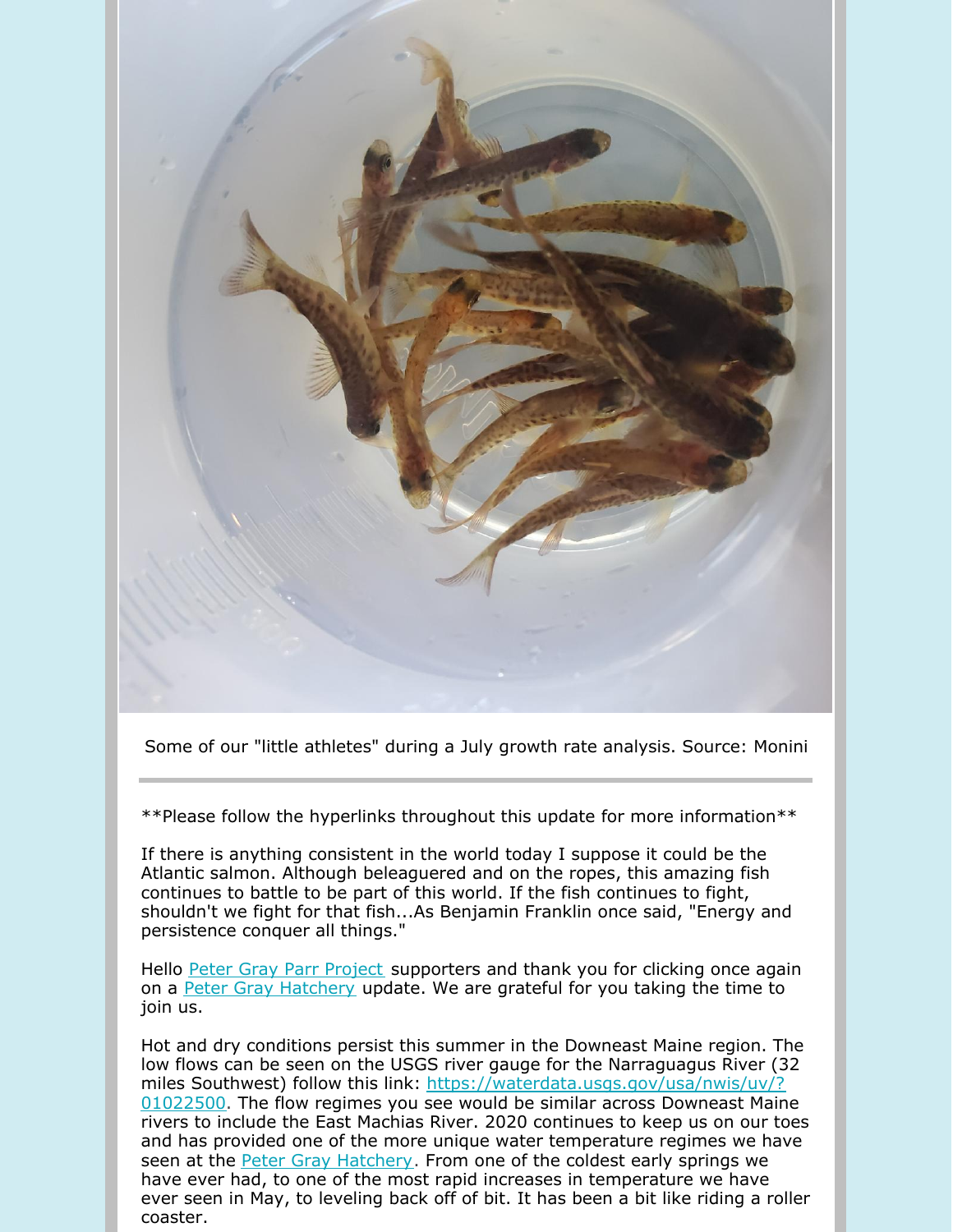The salmon in the tanks at the [Peter Gray Hatchery](https://mainesalmonrivers.org/parr-project/peter-gray-parr-project/) are still swimming and growing. By periodically increasing the volume and velocity of the water in our rearing tanks we help the salmon in our care develop strong muscle tone. Being streamline and fit will serve them well once stocked into the East Machias River and eventually when they head to the Atlantic Ocean. At just under 1 gram each (on average), they are right on track given the [environmental conditions that the river has experienced this year.](https://mainesalmonrivers.org/parr-project/peter-gray-parr-project/)

Hatchery staff has already started moving forward with preparations for the coming year. One thing about hatchery operations is the fish wait for no man and many tasks have to happen in preparation for not just next year, but future years to come. Between caring for the salmon we have at [DSF](https://mainesalmonrivers.org/)'s Peter Gray Hatchery, applications have been submitted to secure permits for the coming season and work has begun to add egg rearing stacks to the expansion side of the facility. Adding these will increase DSF's ability to rear more than one genetic strain of salmon next year. Onward and upward! DSF's continued ability to affect positive change on the salmon populations of Downeast Maine is being noticed and creating momentum to push Atlantic salmon forward.

Want to save on taxes this year??? Interested to know how you can help? Did you know that as part of the coronavirus relief package the tax deduction laws were adjusted where even those that utilize the standard deduction (not itemizing) can receive a tax deduction up to \$300 for nonprofits they donate to in 2020? So if you find yourself with a few extra dollars, please consider donating to the Peter Gray Parr Project [here.](https://mainesalmonrivers.z2systems.com/np/clients/mainesalmonrivers/donation.jsp?campaign=2&) Every dollar given helps us stock another Peter Gray parr into the river and advance towards the recovery of this iconic species. And as an added benefit, this year you can earn credit for every one of those dollars given towards this important mission.

If you are new to receiving these updates and would like to catch up on some you have missed, please visit our website [here](https://mainesalmonrivers.org/parr-project/peter-gray-hatchery-report/). If there are any of your friends you think would enjoy this content please share with them or let us know their email address to add to the list! Be sure to visit and subscribe to DSF's YouTube channel

[\(https://www.youtube.com/channel/UC5ufWzE9qT6C5W3DZvclvjA](https://www.youtube.com/channel/UC5ufWzE9qT6C5W3DZvclvjA)) for more videos about the Downeast Salmon Federation and all the work we are involved in.

If you like the work we are doing, please considering **[donating](https://mainesalmonrivers.org/parr-project/donate-to-the-peter-gray-parr-project/)** towards the continuation of the [Peter Gray Parr Project](https://mainesalmonrivers.org/parr-project/donate-to-the-peter-gray-parr-project/), every dollar helps directly towards the restoration of this wonderful fish! We hope this update finds you well and you enjoyed reading about the [Peter Gray Parr Project](https://mainesalmonrivers.org/parr-project/peter-gray-parr-project/). Thank you for all you have done, and continue to do, in the pursuit of Atlantic salmon restoration!

Thank you for your time,

Zach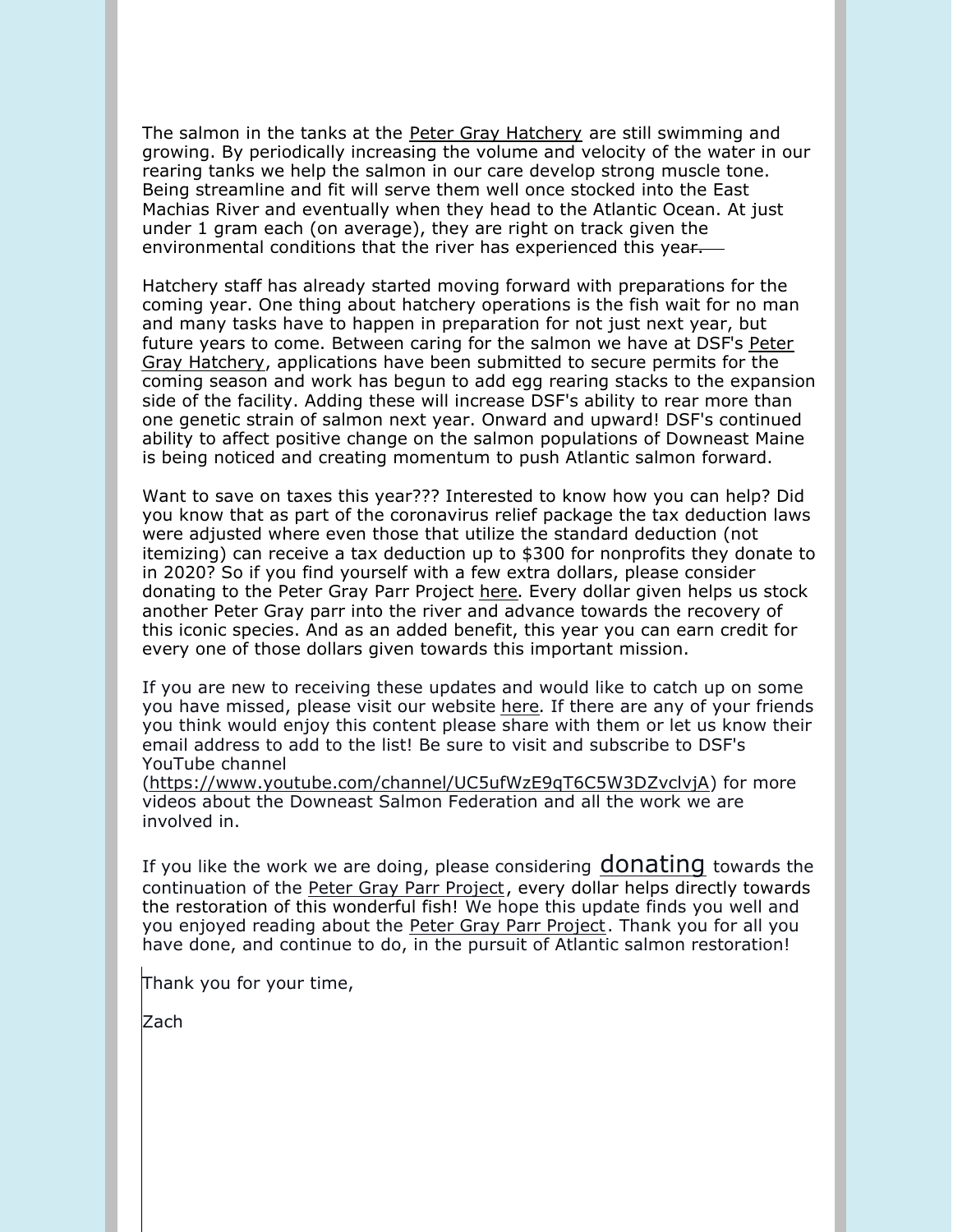

The start to some hatchery modifications that will allow DSF to raise other genetic strains of salmon. Source: Sheller.

Some of our "little athletes" during some growth rate sampling. Source: Monini





More hatchery modifications that will allow DSF to raise other genetic strains of salmon. Source: Sheller.



A low Richardson's Brook. This is [a place where DSF's Peter Gray](https://mainesalmonrivers.org/parr-project/peter-gray-parr-project/) Hatchery stocks parr and DSF also (in partnership) is adding [clam shells](https://mainesalmonrivers.org/field-work/clam-shells/) to the stream to add calcium and pH mitigation in an effort to aid Atlantic salmon. Source: Sheller

**[Are you interested in making a Contribution Pledge Commitment to](https://files.constantcontact.com/6c7a16d6501/5fc13ada-9396-4b48-81a1-cd7f30f9ee0c.docx) DSF? Click here for the Downeast Salmon Federation Contribution Pledge Form. Thank you!**